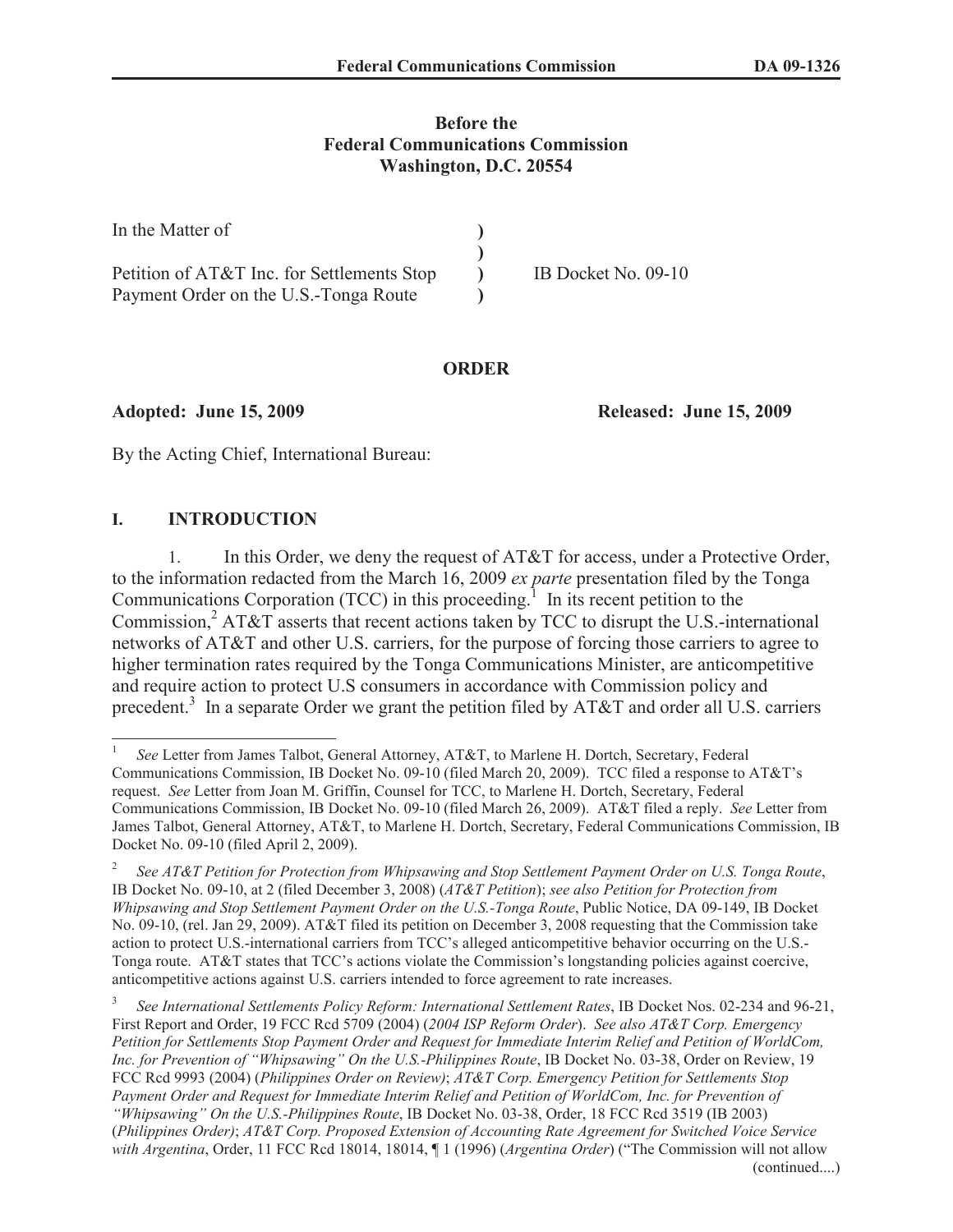providing facilities-based service to Tonga to suspend payments to TCC for termination services pending restoration of AT&T's and Verizon's circuits.<sup>4</sup> We deny the AT&T request because the information is not necessary for the findings that we make in the Order granting AT&T's request to stop payment to TCC.

# **II. BACKGROUND**

2. AT&T, in its petition, requested that the Commission issue an order, consistent with previous Commission actions and existing policy, directing all U.S. carriers to stop payments to TCC for termination services pending full restoration of the circuits disrupted by TCC for AT&T's failure to agree to higher termination rates.<sup>5</sup> TCC, which is wholly owned by the government of Tonga, is a telecommunications carrier providing voice, data, Internet and cellular services in Tonga.<sup>6</sup> TCC provides service pursuant to a telecommunications license issued by the Tonga Communications Minister.<sup>7</sup> Another carrier, Digicel, is also licensed to provide telecommunications service in Tonga and "operates a GSM cellular network to provide international and domestic telecommunications services, Internet access and broadcast services<sup>"8</sup>

3. On January 29, 2009, the Commission issued a Public Notice seeking comments on the AT&T petition.<sup>9</sup> TCC opposed the AT&T petition.<sup>10</sup> On March 16, 2009, in an *ex parte* presentation, TCC presented to the Commission information regarding the details of TCC's rate to terminate traffic for its competitor in Tonga, Digicel, as well as details regarding TCC's and Digicel's universal service obligations in Tonga.<sup>11</sup> TCC voluntarily submitted this information subject to a request for confidential treatment pursuant to sections 0.457 and 0.459 of the Commission's rules.<sup>12</sup> The information was provided at the request of the International Bureau

4 *See Petition for Protection from Whipsawing and Stop Settlement Payment Order on the U.S.-Tonga Route*, Order and Request for Further Comment, DA 09-1325, IB Docket No. 09-10, (rel. June 15, 2009). In that Order, we request further comment on whether the Commission should also issue a stop payment order to cease U.S. carrier payments to Digicel Tonga Ltd. (Digicel).

6 *See* Opposition of TCC, IB Docket No. 09-10 at 2 (filed February 19, 2009) (TCC Opposition).

7 *Id*.

8 *Id.*

<sup>10</sup> *See* TCC Opposition.

<sup>(...</sup>continued from previous page)

foreign monopolists to undermine U.S. law, injure U.S. carriers or disadvantage U.S. consumers."); *Sprint Communications Company, L.P., Request for Modification of the International Settlements Policy to Change the Accounting Rate for Switched Voice Service with Mexico*, Memorandum, Opinion and Order, 13 FCC Rcd 24,998, 25000-01, ¶ 6 (1998) (*Mexico Order*) ("The Bureau has strictly enforced the Commission's regulations against whipsawing."). *See also Cable & Wireless v. FCC*, 166 F.3d 1224, 1226 (D.C. Cir. 1999) ("The FCC has long sought to protect U.S. carriers and U.S. consumers from the monopoly power wielded by foreign telephone companies in the international telecommunications market.").

<sup>5</sup> *See* AT&T Petition at 1, 5-8, 10.

<sup>&</sup>lt;sup>9</sup> *Petition for Protection from Whipsawing and Stop Settlement Payment Order on the U.S.-Tonga Route*, Public Notice, DA 09-149, IB Docket No. 09-10, (rel. Jan 29, 2009).

<sup>&</sup>lt;sup>11</sup> *See* Letter from Joan M. Griffin, Counsel for TCC, to Marlene H. Dortch, Secretary, Federal Communications Commission, IB Docket No. 09-10 (filed March 16, 2009).

<sup>12</sup> *See Id.* at 1; 47 C.F.R. §§ 0.457, 0.459.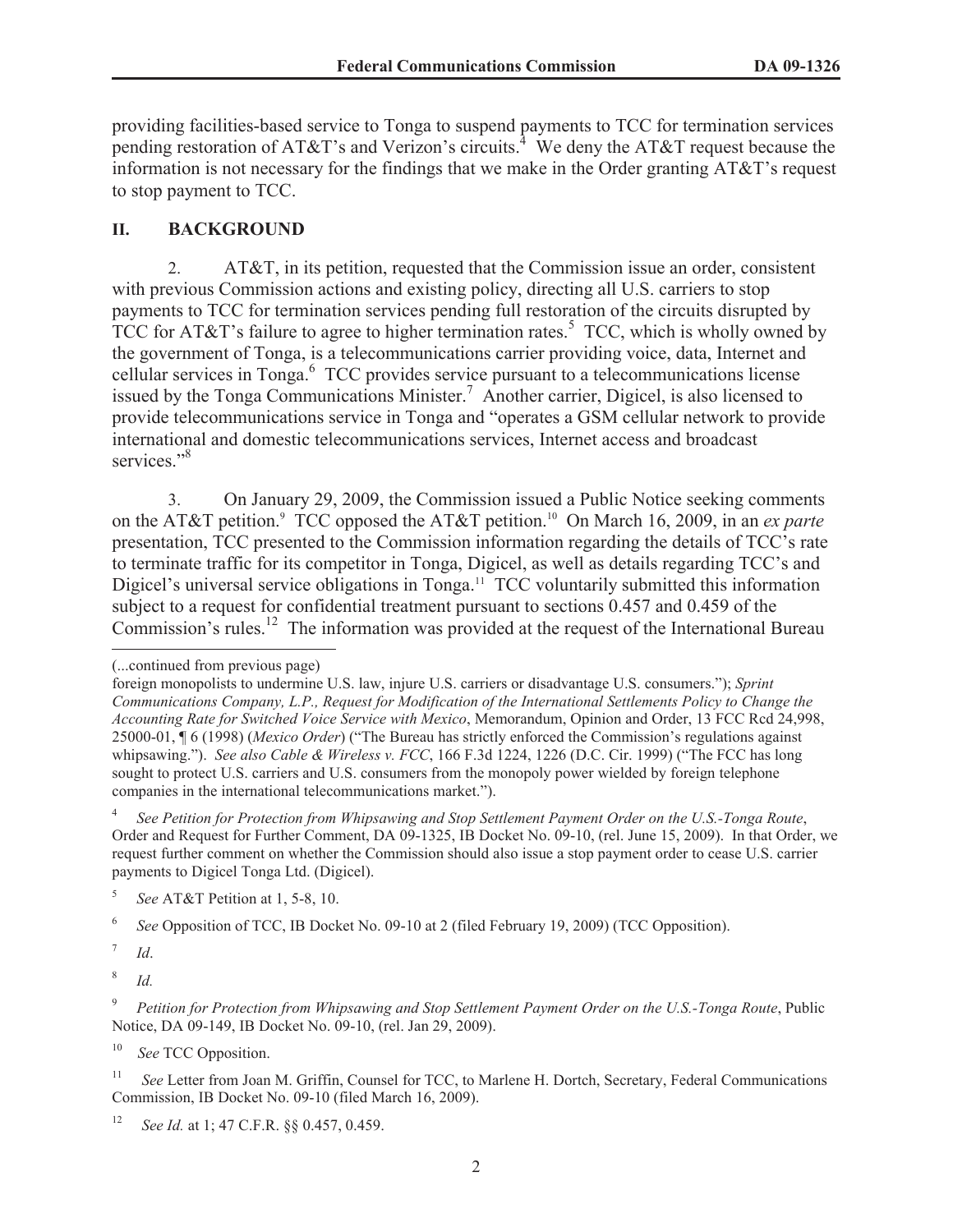staff, made in a March 11, 2009 *ex parte* meeting with TCC's counsel on the AT&T petition. On March 20, 2009, AT&T requested that the Commission provide access to the information redacted from the publicly filed version of TCC's March 16, 2009 *ex parte* letter.<sup>13</sup> AT&T argues that access to the information submitted is necessary to have full opportunity to participate in this proceeding by having proper notice of, and an opportunity to comment on, all information submitted by TCC that may be relied upon by the Commission.<sup>14</sup> AT&T states that it is willing to enter into a protective order limiting such disclosure to AT&T counsel actively engaged in the conduct of this proceeding.<sup>15</sup>

4. On March 26, 2009, TCC objected to AT&T's request for access to the redacted portions of its March 16, 2009 *ex parte* presentation.<sup>16</sup> TCC maintains that the redacted portions of the March 16, 2009 *ex parte* presentation contain details of TCC's rate to terminate traffic for its competitor in Tonga, Digicel, as well as details regarding TCC's and Digicel's universal service obligations in Tonga.<sup>17</sup> TCC states that the information provided to the Commission is non-public financial information that is not ordinarily disclosed to unrelated third parties because disclosure of this information could have adverse competitive consequences for TCC.<sup>18</sup> Specifically, TCC claims that the information could be used by the carriers who are terminating (or who are interested in terminating) TCC's traffic to develop negotiating strategies to enhance their competitive position.<sup>19</sup>

5. TCC further argues that releasing the confidential information pursuant to a protective order does not satisfy a compelling public interest nor is the information a necessary piece of evidence that will resolve the issue before the Commission.<sup>20</sup> TCC urges that if the Commission were to release to a major U.S. carrier confidential financial information submitted by a foreign carrier, it would have a strong chilling effect on the willingness of other foreign carriers or their governments to provide sensitive information to the Commission at the Commission's request in the future.<sup>21</sup>

6. In response, AT&T argues for disclosure under a protective order because TCC has placed it costs at issue, that the redacted cost information is a necessary link in a chain of evidence on this issue, and that the Commission is required to balance public and private

 $17$  *Id.* at 1.

<sup>18</sup> *Id.*at 1-2.

- <sup>20</sup> *Id.*at 2-3.
- <sup>21</sup> *Id.* at 3.

<sup>&</sup>lt;sup>13</sup> AT&T filed a petition requesting access, under a protective order, to information redacted from TCC's March 16, 2009 *ex parte* presentation. *See* Letter from James Talbot, General Attorney, AT&T, to Marlene H. Dortch, Secretary, Federal Communications Commission, IB Docket No. 09-10 (filed March 20, 2009).

<sup>14</sup> *Id.*at 1.

<sup>15</sup> *Id.*

<sup>&</sup>lt;sup>16</sup> *See* Letter from Joan M. Griffin, Counsel for TCC, to Marlene H. Dortch, Secretary, Federal Communications Commission, IB Docket No. 09-10 (filed March 26, 2009).

<sup>19</sup> *Id.* at 2.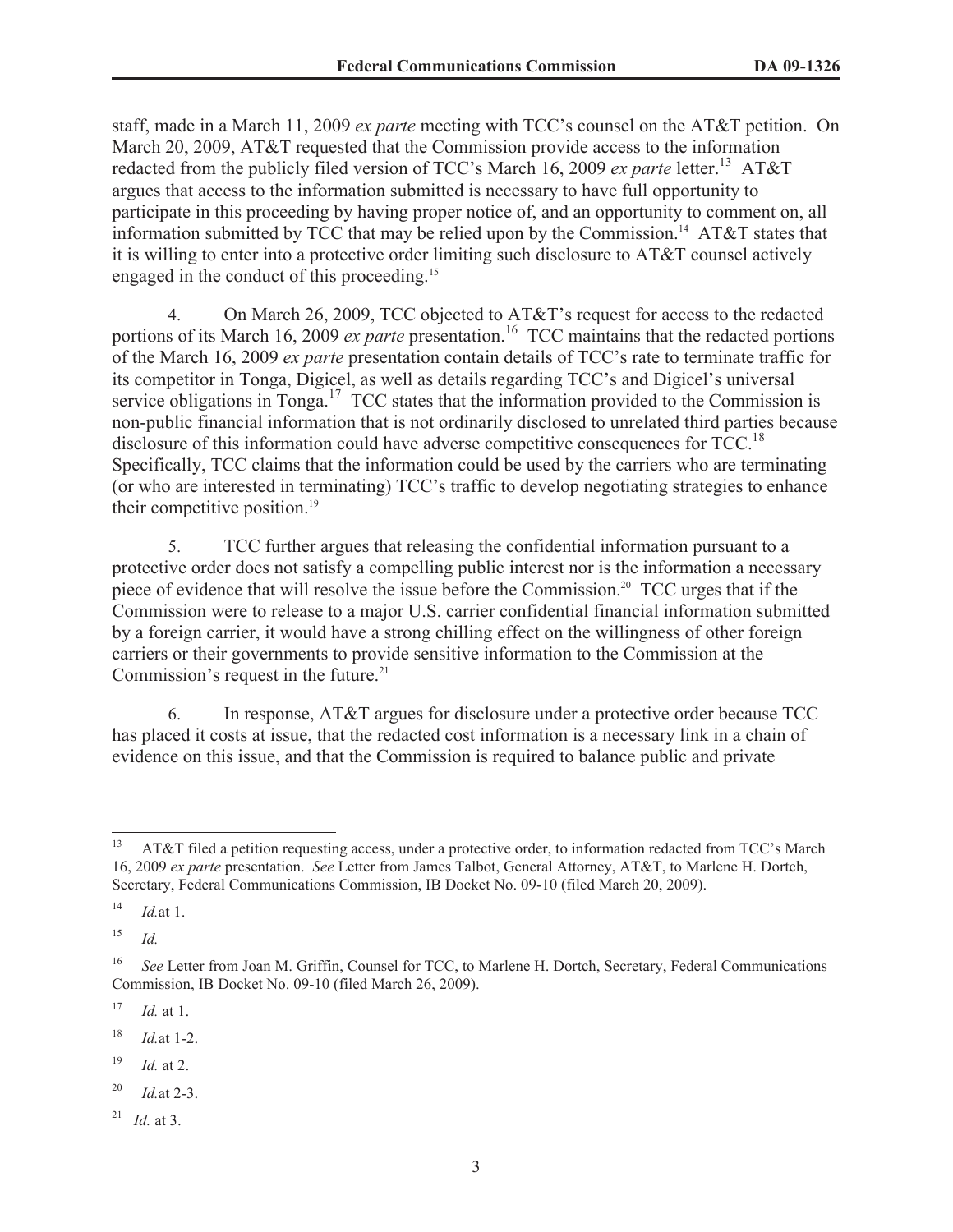interests in favor of disclosure here.<sup>22</sup> AT&T states that the redacted information comprises TCC's domestic interconnection rate with Digicel and the levy paid by TCC to the Tonga government on inbound international calls "to assist in setting up" a universal service obligation.<sup>23</sup> AT&T believes that it should have access to the information provided by TCC because it is a fundamental dispute of cost, and such a financial issue is the center argument of the petition.<sup>24</sup> AT&T believes that the disclosure of TCC's redacted information is required under the "balancing of public and private interests" that should be considered by the Commission in determining whether to release information subject to a FOIA exemption.<sup>25</sup> More importantly, AT&T argues that the broad restrictions sought by TCC are disproportionate to the narrow scope of potential competitive harm claimed to arise from disclosure of the redacted information.<sup>26</sup> AT&T claims that disclosure would be limited and those who would have access to the information would have to protect the information in accordance with the requirements of the protective order.<sup>27</sup> Thus, according to AT&T, there is no valid basis for concern by any foreign carrier or foreign government that sensitive information will be misused.

#### **III. DISCUSSION**

7. In this Order, we deny AT&T's request for access to review the redacted information TCC provided the Commission in its March 16, 2009 *ex parte* presentation for the reasons set forth below.

8. Pursuant to FOIA Exemption  $4^{28}$ , the Commission is permitted to withhold competitively sensitive commercial or financial information where release would cause substantial harm to the competitive position of the submitter of the information.<sup>29</sup> The Commission has the authority to withhold competitively sensitive information that falls within one or more of the nine exceptions from disclosure set forth under the FOIA act.<sup>30</sup> FOIA exemption 4 protects "trade secrets and commercial or financial information obtained from a person [that is] privileged or confidential."<sup>31</sup> This exception protects the confidentiality of information which is obtained by the Commission, but which would customarily not be released to the public by the person from whom it was obtained.<sup>32</sup> In *Critical Mass II*, the D.C. Circuit found an even stronger presumption for confidential treatment when, as is the case here, the

- <sup>25</sup> *Id.* at 2.
- <sup>26</sup> *Id.* at 2-3.
- <sup>27</sup> *Id.* at 3.
- $28$  5 U.S.C. § 552(b)(4).

<sup>&</sup>lt;sup>22</sup> Letter from James Talbot, General Attorney, AT&T, to Marlene H. Dortch, Secretary, Federal Communications Commission, IB Docket No. 09-10 at 1-2 (filed April 2, 2009).

<sup>23</sup> *Id.*at 1.

<sup>24</sup> *Id.*at 1-2.

<sup>29</sup> *Examination of Current Policy Concerning the Treatment of Confidential Information Submitted to the Commission*, 13 FCC Rcd 24816, 24818-20 (1998) (Confidential Information Order).

<sup>30</sup> *Id.* at 24818.

 $^{31}$  *Id.*; 5 U.S.C. § 552(b)(4).

<sup>32</sup> *See Critical Mass Energy Project v. NRC*, 975 F.2d 871,873 (1992).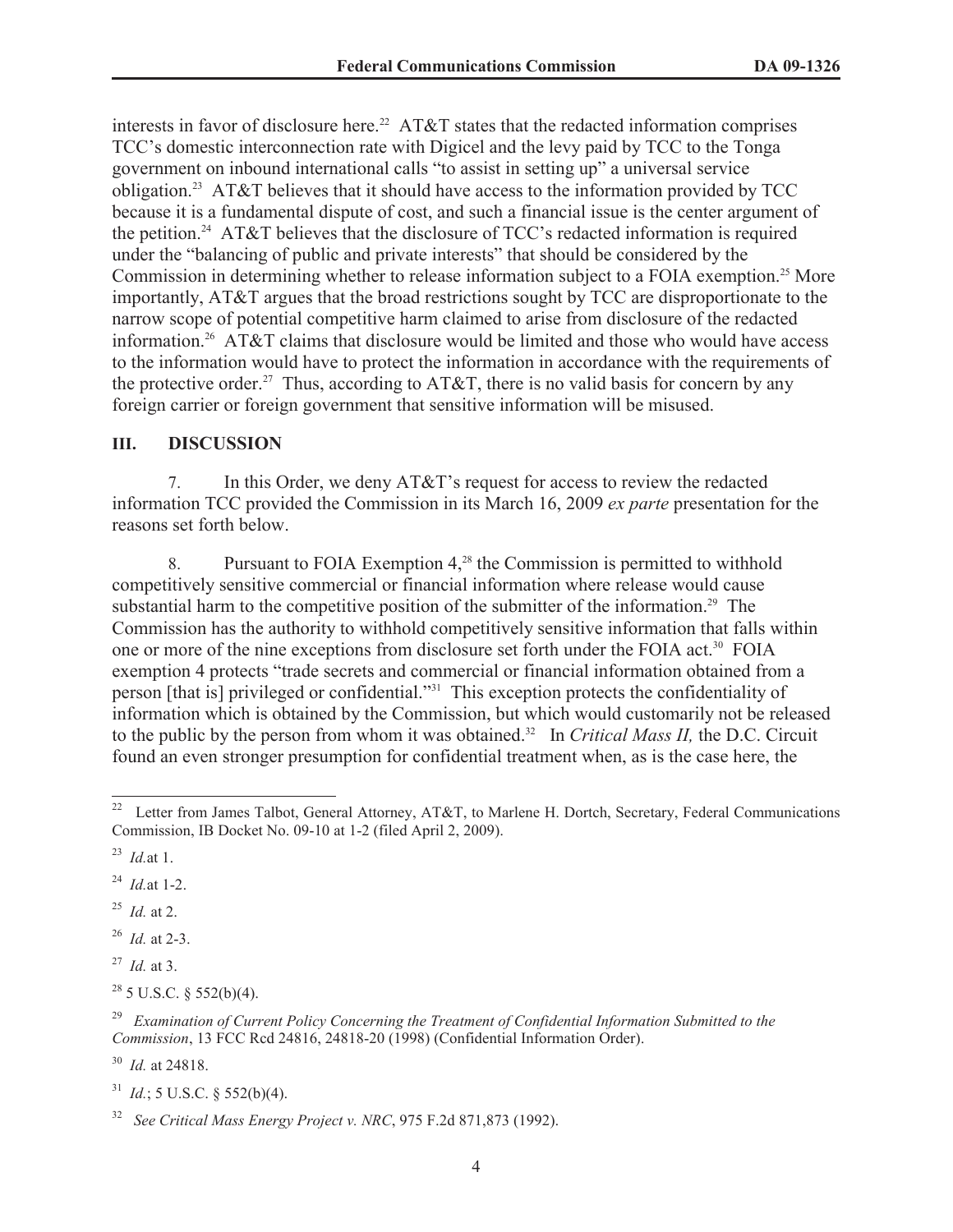information was voluntarily submitted, and disclosure of that information would jeopardize the ability to obtain such data on a cooperative basis.<sup>33</sup>

9. While we do not compel any foreign carrier to provide cost data, the Commission's Benchmark policy provides an opportunity for a foreign carrier to seek revision of a settlement rate benchmark with which U.S. carriers are to adhere by providing cost data to demonstrate that the applicable benchmark does not permit recovery of the incremental costs incurred to receive, transmit, and terminate international service.<sup>34</sup> The Commission noted in its *Benchmark Order*, that its rules permit a foreign carrier to request confidential treatment of cost data submitted to the Commission.<sup>35</sup> In this case, TCC made such a request when it voluntarily submitted the information in its March 16, 2009 *ex parte* presentation.<sup>36</sup>

10. In this instance, we believe that the information provided by TCC is confidential commercial financial information and it is necessary for us to protect the confidentiality of this information. We agree with TCC that releasing the requested confidential information under a protective order could have a potential chilling effect on the willingness of foreign carriers to provide information to the Commission in the future, particularly, when, as in this case, there may be a need for government-to-government discussion to ultimately resolve the controversy which is the subject of AT&T's petition. Based on the facts in this case, the Bureau has carefully weighed and balanced the potential chilling effect of providing the redacted information to AT&T under a Protective Order against the need for the information in making a decision regarding the stop payment request. In this case, we find that the balance favors denial of the request for a Protective Order because the information requested is not necessary for our decision in the stop payment proceeding; the Bureau has granted AT&T's petition without consideration of the specific information that it seeks. We note that our conclusion is based on the specific circumstances in this case, and may be different in another context. We would consider releasing the redacted information under a protective order with appropriate conditions if new issues are raised or claims made in this proceeding that require us to consider specifically this information.

### **IV. ORDERING CLAUSES**

11. For the reasons discussed above, accordingly, IT IS ORDERED that the request of AT&T for access to confidential information redacted from the March 16, 2009 *ex parte* presentation filed by TCC is hereby DENIED.

<sup>33</sup> *Id.*

<sup>34</sup> *See Benchmarks Order*, 12 FCC Rcd at 1842-3, ¶ 74, 88.

<sup>35</sup> *Id.* at ¶ 89 (citing 47 C.F.R. § 0.059).

<sup>36</sup> *See* Letter from Joan M. Griffin, Counsel for TCC, to Marlene H. Dortch, Secretary, Federal Communications Commission, IB Docket No. 09-10 (filed March 16, 2009).